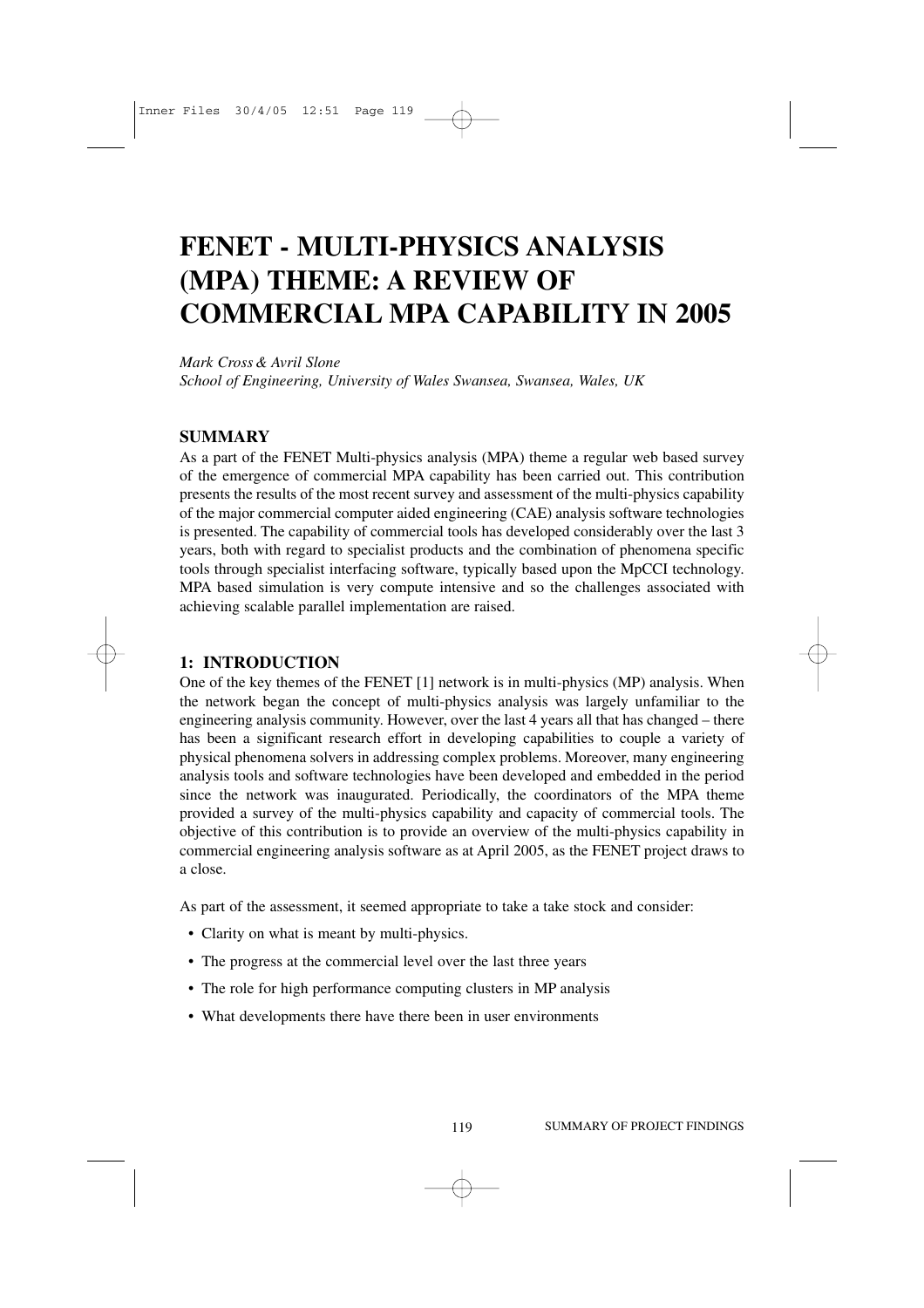## **2: MULTI-PHYSICS SIMULATION**

Multi-physics may be defined as closely coupled interactions amongst the separate component of continuum physics phenomena. However most CAE analysis software tools have been developed in the context of a single of related discipline group such as:

- Computational Fluid Dynamics (CFD), i.e. fluid flow, heat transfer and combustion
- Computational Structural Mechanics (CSM), i.e. structures, dynamics, contact and heat transfer
- Computational Electro Magnetics (CEM)
- Computational Aero Acoustics (CAA), i.e. acoustics coupled with fluid flow

Until recently, unless their interactions were natural, as in the case of thermo-mechanics or thermo-fluid, the interaction between any other phenomenon has largely been ignored or greatly simplified.

One of the reasons that such interactions have been ignored is due to the distinctive approaches used in solver strategies by the various phenomena specific software, for example:

- CFD typically uses Finite Volume (FV) techniques with segregated iterative solvers
- CSM uses Finite Element (FE) techniques with direct solvers or at least the structure to employ direct solvers.
- CAA & CEM uses either FE/FV techniques

The distinctive features of the above solvers, combined with their consequent heritage software structure, have made all but the loosest coupling between phenomena very difficult.

When physical phenomena are coupled this means that information from one has to be transformed and included in the simulation of another, predominantly either through changing boundary conditions or through the provision of a source term (e.g. a body force). Hence, in all types of MP analysis, it is essential that data for volume source and boundary conditions from one phenomenon to another is mapped or filtered in such a way that there is no loss in accuracy. In addition, if mesh movement is required then the mesh and geometries must deform compatibly.

## **3: CLASSIFYING MULTI-PHYSICS**

Most CAE software vendors claim multi-physics capabilities, but in reality, what most of them offer at the present time, is multi-disciplinarity, i.e. data generated by one code is used as input into another, either as boundary data or as a volume source, where the data transfer is one way. This is distinguishable from full multi-physics analysis, which involves the twoway exchange of information, which could involve implicit convergence within a time-step (e.g. thermo-mechanical). There is also an additional level of sophistication with regard to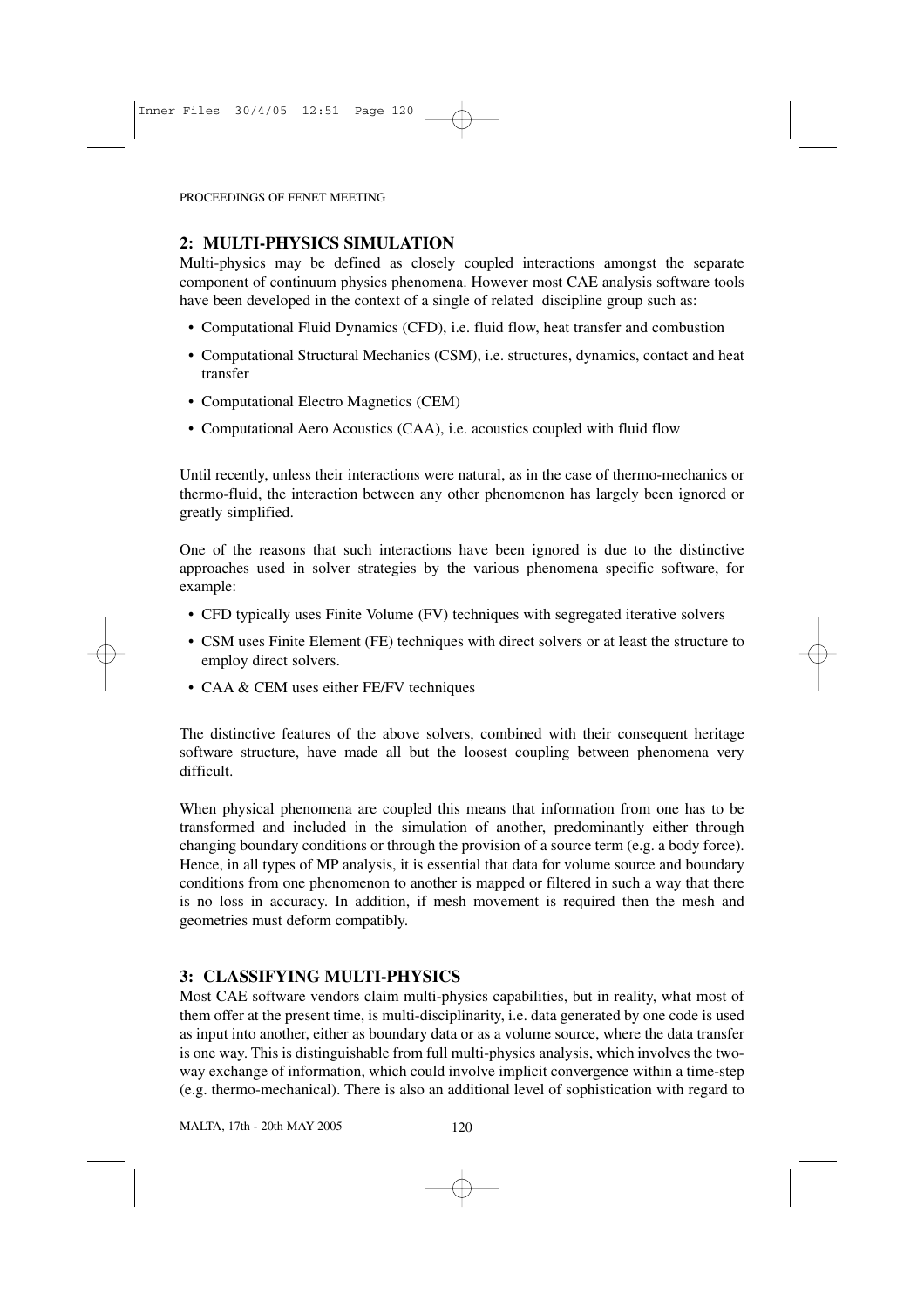multi-physics, i.e. closely coupled multi-physics. This type of analysis adds a further level of complexity since both time and space accurate exchange of data is required. Hence, the type of problem under consideration will influence the level of coupling that is required for MP analysis, as detailed below.

#### **3.1 Levels of physical coupling**



*Figure 1: Levels of Coupling*

From the above summary it is clear that for MP analysis it is convenient to consider three possible levels of coupling between phenomena specific software:

• Low level of coupling

One way, where phenomenon A imposes boundary conditions or a volume source on phenomenon B, but the effect of phenomenon B on A is ignored. This is usually achieved by simple file between codes. Low-level coupling is essentially multidisciplinary, e.g. an electric field loading a thermal calculation

• Medium level of coupling

Two-way coupling both to and from phenomenon A to phenomenon B, which is more complex, requires mesh compatibility and imposes time step constraints.

• High level of coupling

Again, this involves two way coupling , but in such a way as to be both time and space accurate; this is very challenging in every respect, e.g. dynamic fluid structure interaction.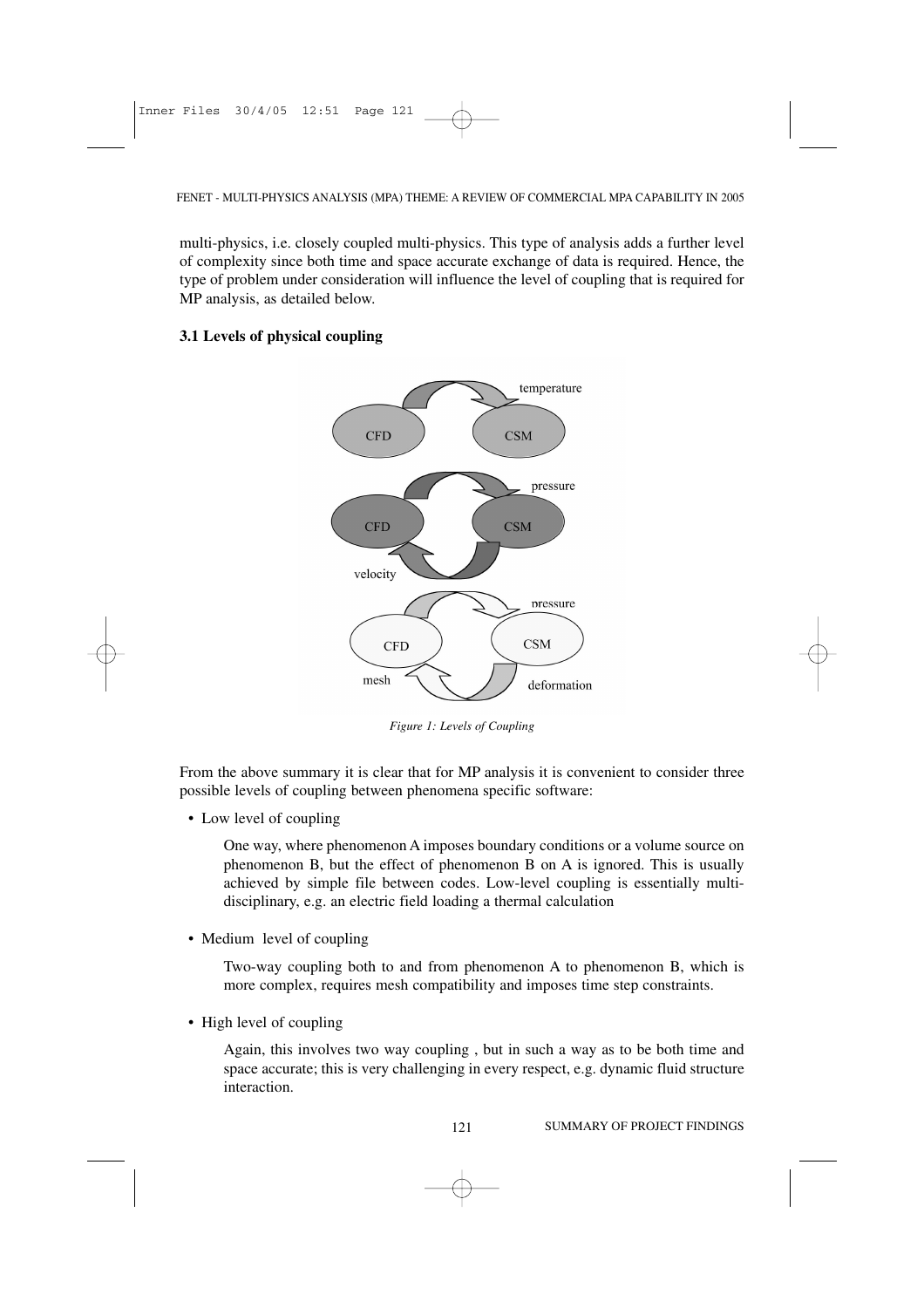## **Multi-physics solver approach**

There are two main solution strategies for MP analysis:

- Directly Coupled Solution, i.e. a monolithic scheme, where all the variables are solved for in one integrated scheme.
- Staggered Solution, which may be either explicit or implicit, where groups of variables , usually associated with a specific phenomenon, are solved for in a suite of schemes.

# **4: OTHER REQUIREMENTS FOR MULTI-PHYSICS SIMULATION**

CAE analysis technology has developed conservatively over the last decade – its users wish to protect their own investment over many years. Thus, in the context of commercial CAE analysis codes, then multi-physics simulation generally involves building upon established technologies and so typically involves the coupling of separate phenomena specific codes. Hence, it is essential to have phenomena specific solver software that can accept boundary data, volume source data and modifications to property data from other codes. For those cases where there is not a common database good filters are required to exchange boundary and volume source data from one solver module to another.

On a practical level, it is often necessary to have very good filters for mapping numerical information from one solver to another even when the meshes for each code are entirely compatible. Wherever possible the opening and closing of data files should be avoided i.e. a common database is desirable so that numerical information may be read directly by one solver from another. This is made more complex, because multi-physics solver strategy needs to accommodate, either a direct or an iterative schemes, employing either an Eulerian or a Lagrangian spatial discretization formulation or some kind of mixture used within the phenomena specific code components.

CAE phenomena specific software products are frequently scaleable parallel. Unfortunately, however, this does not guarantee that the coupling strategy based on such codes is compatible with scalable parallelism. Ironically, of course, the computational challenge of multi-physics simulation is just the situation in which parallel scalability is desirable for such large complex problems.

The problem here is essentially as follows:- the challenge is to ensure that the parallel mapping minimises the movement of data between the processors for the solution of each of the components. It is natural to put each component solver on a separate processor or processor group. Unfortunately, this maximises the movement of data around system and may compromise scalability, such that alternative strategies must be employed.

# **5: MULTI-PHYSICS COUPLING ISSUES**

# **5.1 Code interoperability**

In an ideal world, all solvers would be written in one software environment with a common numerical approach with regard to discretisation, meshing, solver strategy, and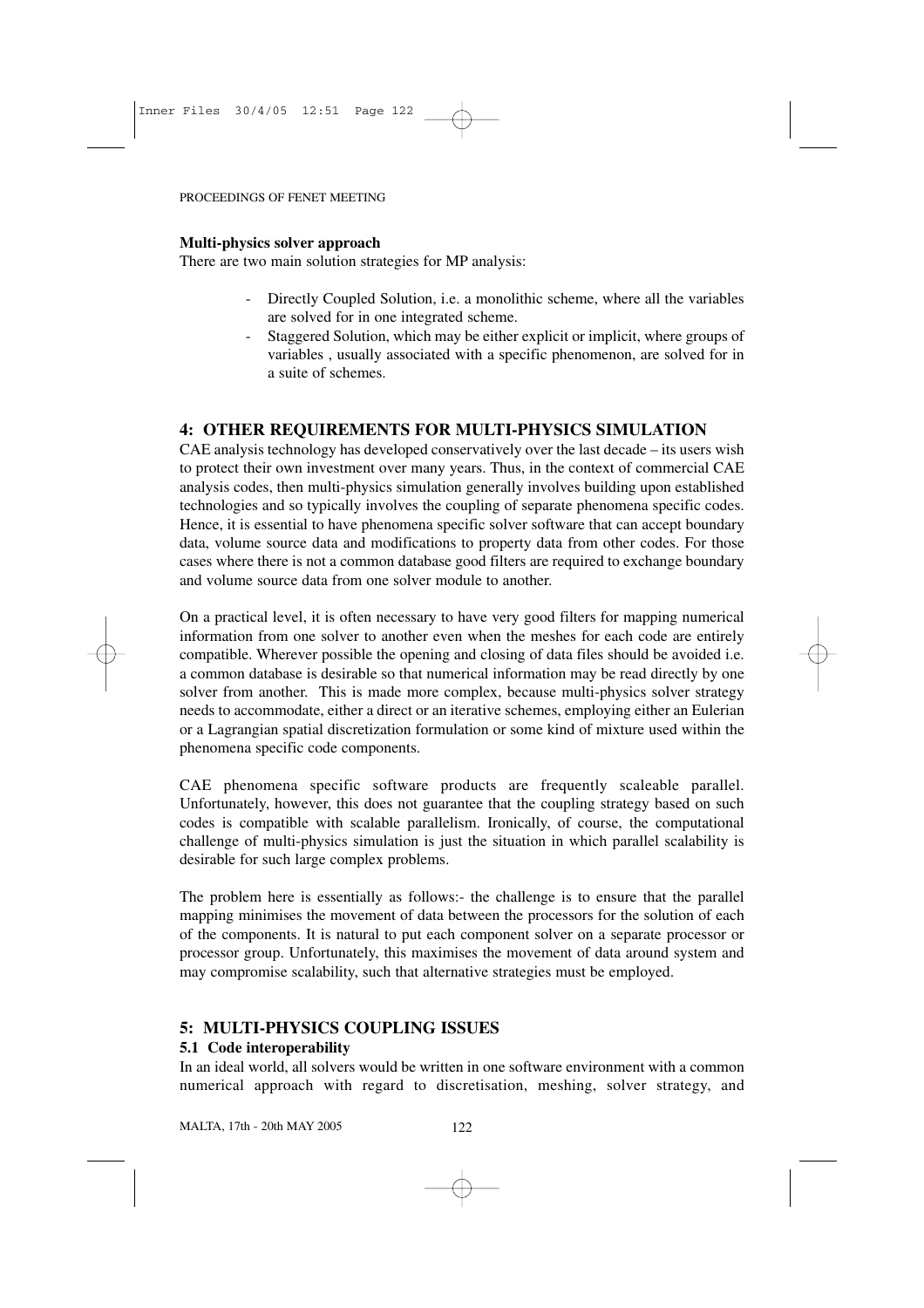parallelisation strategy, where the data would be held in one common database. However, this is not practical if one wishes to use separate well-established commercial codes for each phenomena. Hence, a filter structure is needed to enable phenomena specific codes to exchange information directly from each other's database without opening closing files, which effectively requires interoperability of separate codes.

Coupling software currently available derives from tools originally developed for parallelisation, especially PVM (Parallel Virtual Machine)[2], MPI (Message Passing Interface) [3] and specifically MpCCI (Mesh-based parallel Code Coupling Interface) [4]. However, the challenge that remains is the parallel scalability of interoperable codes, as each code may run in parallel but their coupling may severely compromise scalability. Currently, MpCCI is frequently used to couple existing software for MP analysis, so it is discussed below.

MpCCI is a coupling tool that enables the exchange of data between the meshes of two or more simulation codes in the coupling region. In general the meshes belonging to different simulation codes are not compatible, hence MpCCI performs an interpolation. In threedimensional analysis, the most popular type of coupling is surface coupling and other types of coupling are also supported, for example volume coupling in 3D and line coupling for simulation codes computing in 2D. In case of parallel codes, MpCCI keeps track of the distribution of the domains onto different processors.

MpCCI emerged from an European Union project to develop public domain Open Source tools for code interoperability in a parallel context. At the 6th MpCCI User Forum held at Schloss Birlinghoven in February 2005 a number of MpCCI facilitated code couplings were shown:

> ABAQUS [6]+ FLUENT [7] for DFSI STAR-CD [8]+ MSC-NASTRAN [9] for DFSI Computational aero-acoustics (CFD + acoustics)

Although MpCCI potentially facilitates genuine coupling across the board the initial experiences have not been trouble free.

#### **5.2 PRE and POST processing**



*Figure 2: Multi-user Environment*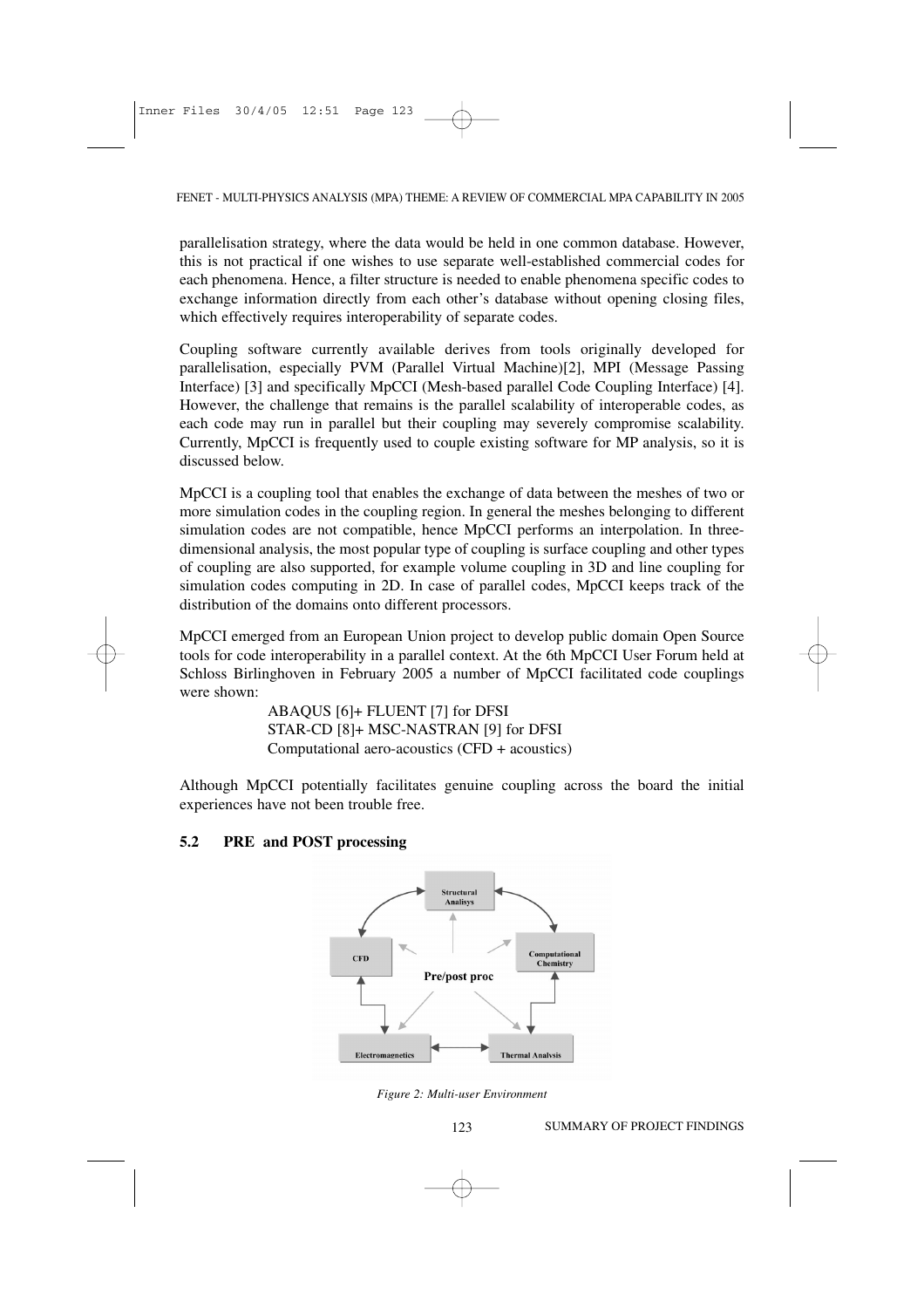In the multi-disciplinary environment a number of different numerical simulation software tools may be used, see Figure 2 , hence there is a need to for such environments to be able to read and write data in a number of different formats. A range of tools now provide such facilities, such as FEMGV[10] , FEMap [11], ANSYS [12], MSC-PATRAN [13], amongst others.

## **6: SOFTWARE TECHNOLOGIES**

#### **6.1 Sector specific "multi-physics" software**

There are a number of industry sectors, notably in manufacturing, where the key features to be simulated involve some measure of multi-physics phenomena. From a web survey a number of sector specific MP software tools were identified within a set of activity groups:

#### **Shape Castings**

- PROCAST [14]
- MAGMASOFT [10]

## **Forming and Forging**

- DEFORM [16]
- SUPERFORGE [9]
- FORGE3 [17]

### **Polymer Processing**

- C-Mold [17]
- Moldflow[18]

#### **Joining Processes**

• SYSWELD (Welding software) [14]

#### **Electronic Cooling**

• Flotherm [20], which in the last year or so has acquired some additions to this software which enable loosely coupled solid mechanics analysis.

In general, with the exceptions noted, there has been little change for the above products functionality over the last 3 years of this survey.

#### **6.2 Industry consolidation**

Over the past three years additional physics capabilities have been bought to a number of existing software tools through industry consolidation. Examples include ANSYS [12] acquiring CFX [21] and AUTODYN [22] (through acquisition of Century Dynamics) and ESI [19] acquiring CFD-ACE and PROCAST[14]

#### **6.3 Commercial CAE technologies**

A web survey of tools claiming multi-physics capabilities was carried out and the key results are summarised below: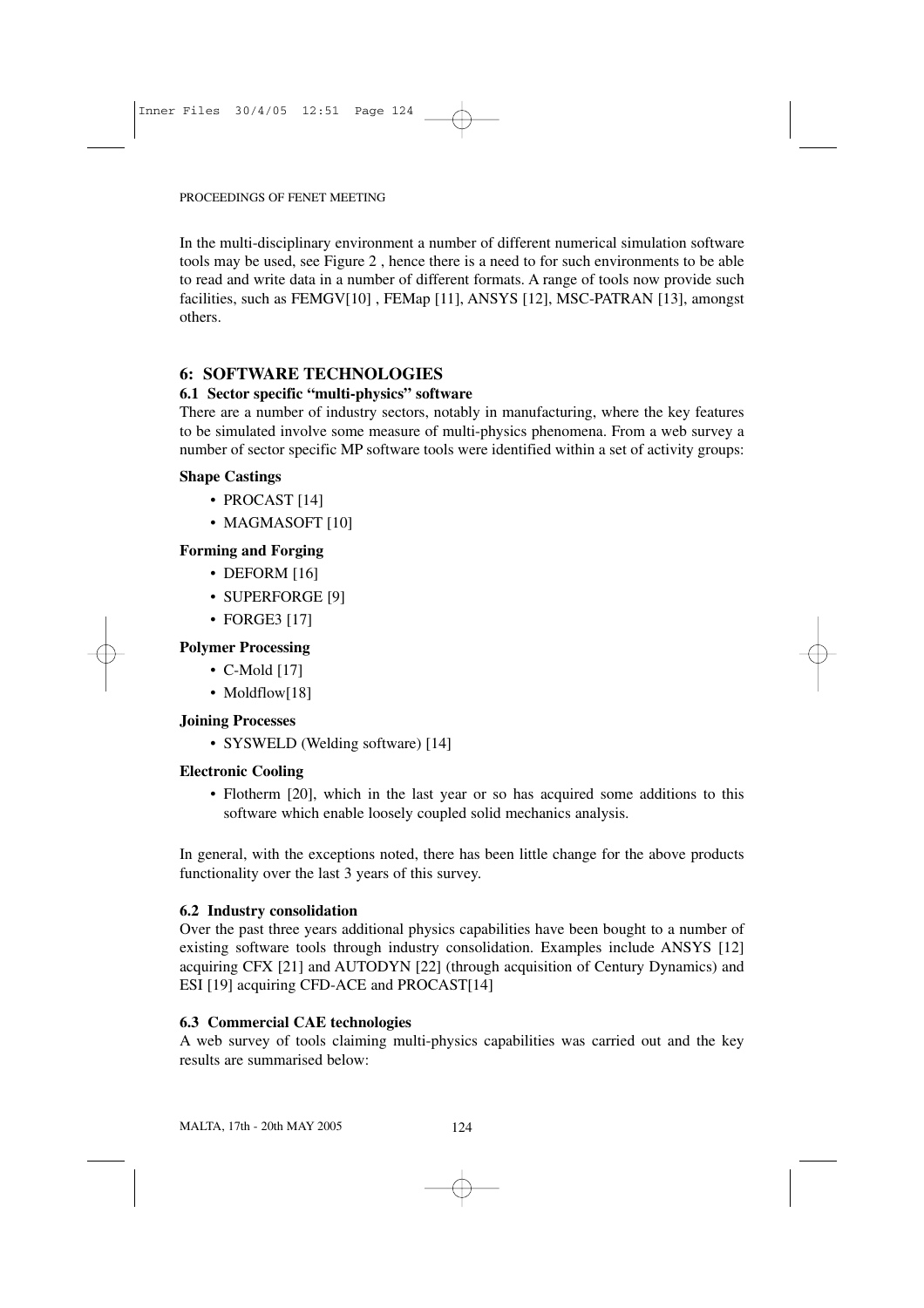FENET - MULTI-PHYSICS ANALYSIS (MPA) THEME: A REVIEW OF COMMERCIAL MPA CAPABILITY IN 2005

#### **• ANSYS/Multi-physics [12]**

ANSYS provides both direct and sequential methods as identified above, to couple multiple physics together:

At least two iterations, one for each physics module, in sequence, are needed to achieve a coupled response. The question remains of how close is the coupling and under what circumstances does it matter? There are also examples of MpCCI[4] interfacing of ANSYS[12] with CFX [21]for DFSI

Available physics include

- Structural
- Thermal
- CFD (now CFX [21])
- Acoustic
- Electromagnetic

#### Couplings include

- Thermo-mechanical
- Thermo-fluid
- Piezo-thermal-structural-electric
- Fluid structure interaction (employing MpCCI)

The web page shows a good deal of multi-disciplinary analysis, but more restricted fully multi-physics analysis. For example, multi-physics contact, where the current and resultant Joule heating in a switch contact is modelled as the switch is actuated. The mechanical, thermal and current flow are modelled using direct-coupled field elements. This is a good example of natural solver 'fit'

#### **• ABAQUS [6]**

Traditionally Abaqus has been very strong on non-linear solid mechanics analysis, but has recently announced technical collaboration with FLUENT[23] for DFSI using MpCCI. Examples of coupled problems include:

- Thermo mechanical either sequentially or fully coupled, the web page gives a fully coupled example MP analysis of a disc brake.
- Thermo electrical
- Pore fluid flow mechanics
- Stress with mass diffusion , sequentially coupled
- Piezoelectric (linear only)
- Acoustic mechanical (linear only)

It is useful to note here, that besides the FSI feature facilitated by MpCCI, all the couplings above involve either solver structural with a potential solver or two potential solvers.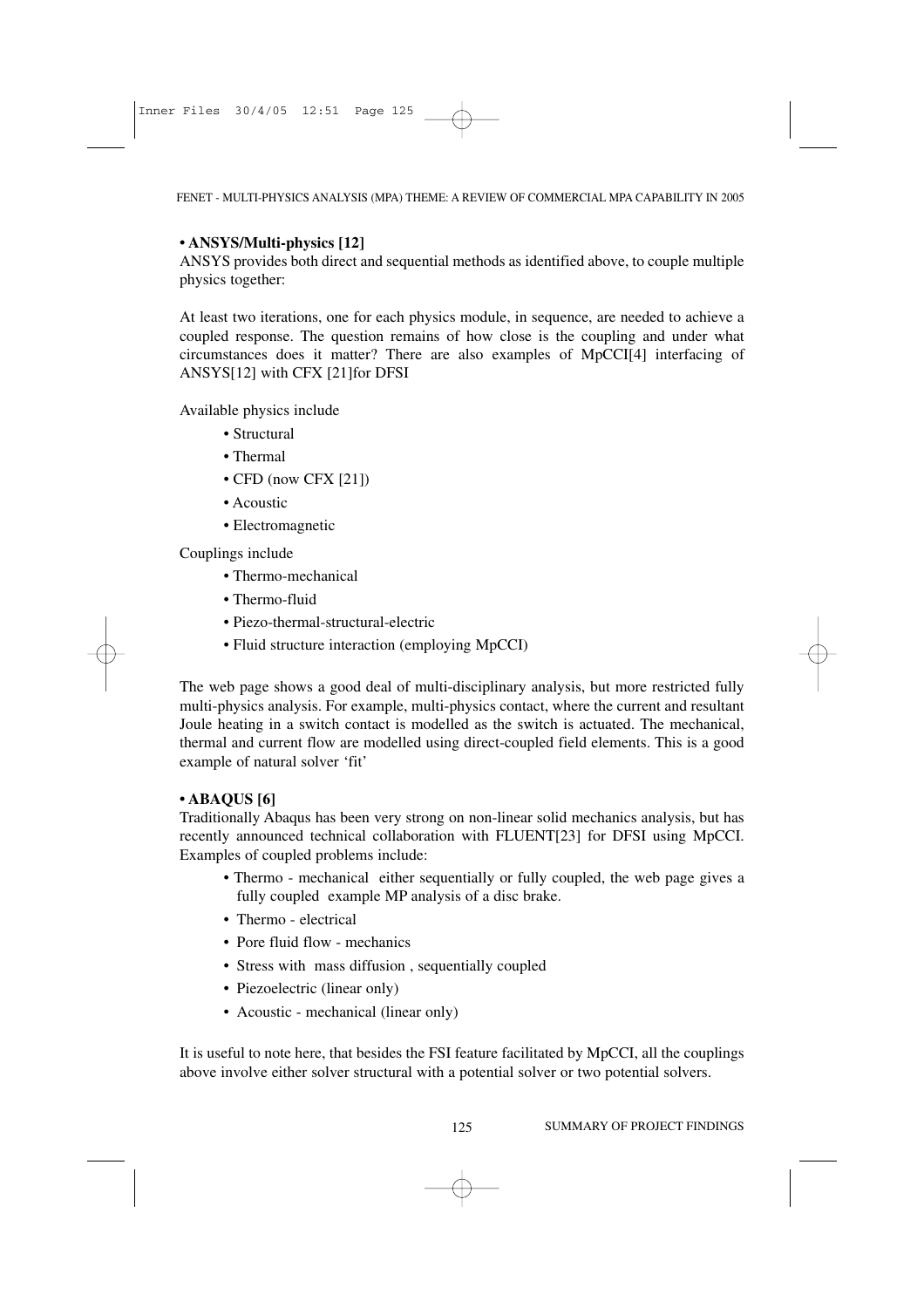### **• ADINA [24]**

ADINA is a well established software toolkit for thermal-fluid-structural problems, using a variety of coupling levels. The example on the web is for a fuel system, exemplifying large structural motion and fluid flow. The software includes various turbulence models, incompressible oand slightly or fully compressible flow solvers. Different meshes are employed for the distinct computational domains e.g. different meshes for fluid  $\&$  structure sub-domains. It is not clear either to what extent the software can effectively exploit parallel cluster technology and what is provided in the way of a user environment.

## **• ALGOR [25]**

The Professional Multiphysics core package includes analysis capabilities for:

- Static stress
- Mechanical Event Simulation (MES)
- Linear and nonlinear material models
- Linear dynamics
- Steady-state and transient heat transfer
- Steady and unsteady fluid flow, and
- Electrostatics

The software simultaneously replicates the dynamic flexing behaviour of a component or mechanism to predict stresses that may result from motion or from the interaction of the part with other independent objects. One of the web examples is for the thermo-mechanical analysis of diesel engine cylinder head.

#### **• AUTODYN [22]**

Previously owned by Century Dynamics Ltd, Horsham, UK but recently acquired by ANSYS [12]. AUTODYN employs a mixed FV (velocity), FE (displacement) and DEM formulation in any mixture for fluid structure interaction. The software's focus is on extreme impact events, such as collapse and explosions. It is fully 3D and parallel.

#### **• CFD – ACE [14]**

Rather a solver environment than a solver, using PVM [1] as the means of interoperability. Coupled simulation for a variety of phenomena is claimed:

- Fluid flow
- Thermal
- Chemical
- Biological
- Electrical
- Mechanical phenomena.

#### **• LS-DYNA [26]**

LS-DYNA is well known as a dynamic explicit structural analysis software technology, however, it also has capabilities for multi-physics analysis. There are two examples of fluid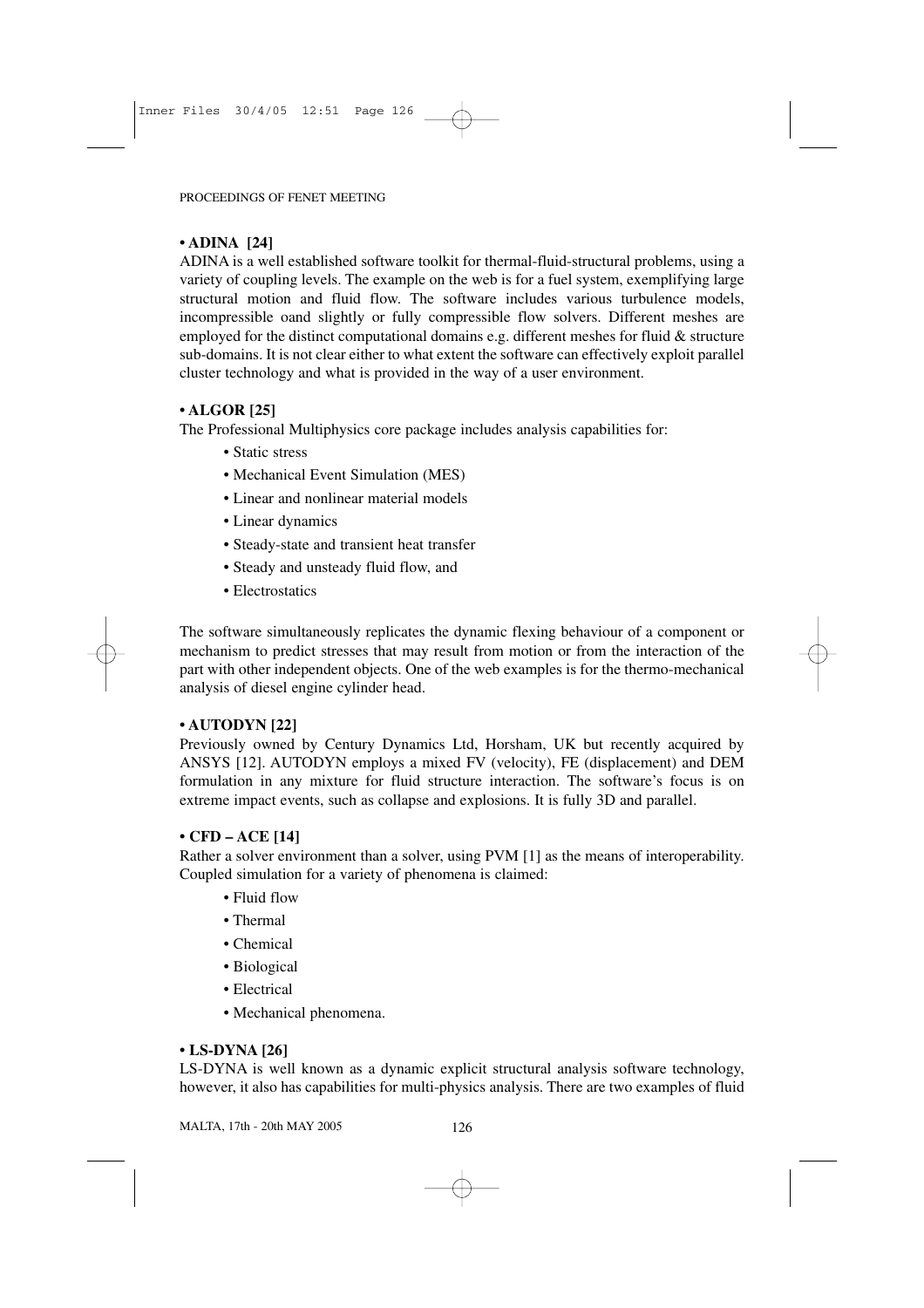–structure interaction on their website, showing fluid flow between two glasses. Amongst a range of other examples on the web there is an unusually example of human-clothing interaction of a brassiere, exemplifying dynamic non-linear FE analysis of contact interaction with the body, showing large displacements. This example shows stresses in the bra cups and straps. In the same area of application are airbags and seatbelts in cars. It is unclear from the example whether the human tissue had been modelled and if so whether it was modelled using solid mechanics or whether it had been modelled as non-Newtonian fluid, which in view of the nature of human tissue may be more accurate.

#### **• FEMLAB [27]**

This software uses FE methods in both 2D and 3D and was originally built upon MATLAB [28], although it now has its own kernel solver technology. It has a clear and easy to use user environment and is increasingly widely used in undergraduate teaching.

- Capabilities include:
- Heat transfer
- Solid mechanics
- Electro-magnetics

Fluid Flow (Navier Stokes, incompressible, 2-equation turbulence model)

Most of the early work on multi-physics using FEMLAB essentially involved the coupling of potential solvers. However, there is now an example on their website showing fluidstructure interaction where the viscous forces and the system's pressure impose forces on the surface of a structure. The resulting deformation in the soft structure is not small and therefore the fluid regime changes dynamically, showing that the structure is coupled back to the fluid dynamics. The web illustration shows the velocity field and deformation at steady state.

#### **• MSC- Suite of Programmes [13]**

The major change is that this software suite has been coupled with STAR-CD [8] for DFSI through MpCCI [4]. The MP example on the web is for an Air Launched Cruise Missile, which is subject to engulfing fuel fire at a temperature of 1273 K. The FE model was created using MSC-Patran and MSC-PATRAN-Thermal was used for radiant heating. The external software employed was from Sandia [29] i.e. Coyote for thermo-chemical-fire, Pronto for dynamic analysis, Jaq for structural analysis and Toro for electro-magnetic analysis. EXODUS [29] PCL was employed for the interface. Again this is definitely a multi-disciplinary example but it is open to question as to whether it is a genuine closely coupled multi-physics analysis.

#### **• PHYSICA+[30]**

The origin of this software toolkit is the University of Greenwich, London, but as from 2004 it has been licensed through PHYSICA Ltd, Croydon. It primarily employs Finite Volume Unstructured Mesh (FV-UM) methods and its focus is on closely coupled problems. The web examples demonstrate:

- Navier Stokes flows (turbulence, free surfaces)
- Heat transfer (phase change, reactions)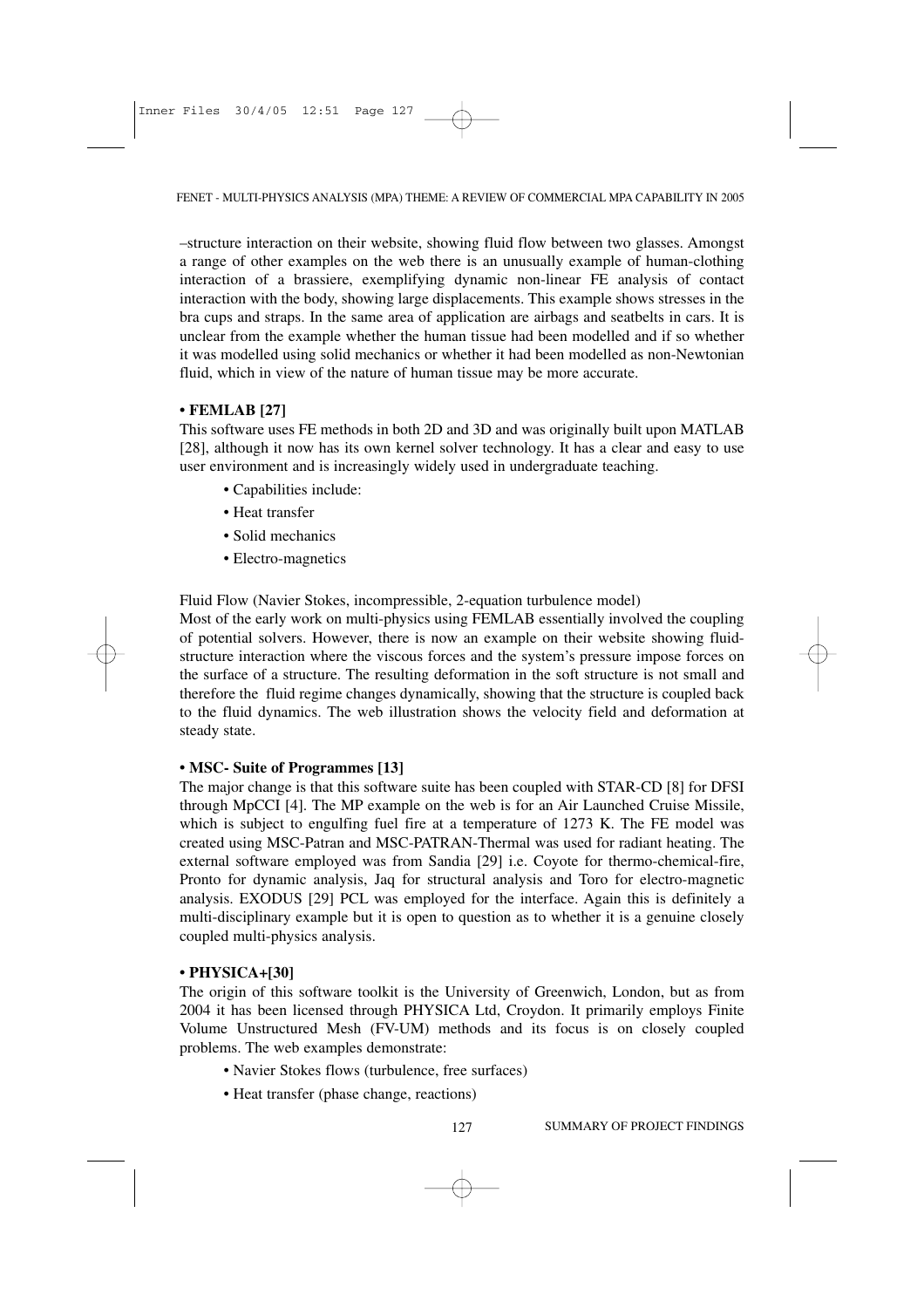- Solid mechanics (non-linear)
- Electro-magnetics

This software targets closely coupled multi-physics simulation, especially in the context of process manufacturing e.g. casting, forming, welding and it has implemented in parallel from outset. The core solver technology interfaces with a number of software products including ANSYS[12], FEMGV[10], NASTRAN[13], etc. Examples on the web include DFSI for AGARD 445.6 wing and extrusion through U-shaped die including parallel results

#### **• STAR-CCM [8] and COMET[31]**

COMET [31] was originally developed at the TU Hamburg, Germany, but bought out by CD-Adapco in September 2002 and withdrawn from market. Subsequently, it was reengineered and reappeared as STAR-CCM+ late in 2004. It is based upon FV-UM approach and is essentially 3D. It claims to include

- Fluid flow
- Heat transfer and combustion
- Solid mechanics including fluid-structure interaction
- Vertex based polyhedral mesh based solver technology facilitating closely coupled simulation
- Operation in parallel

Currently there are limited examples multi-physics applications on web page although it appears to have the necessary framework for full MPA.

#### **7: EXPLOITING PARALLEL CLUSTER TECHNOLOGY**

What is clear from the above survey is that the established CAE products are facilitating closely coupled multi-physics simulation whether through coupling of existing codes or through the acquisition and incorporation of specialist multi-physics tools. The benefit of MpCCI[4] and other filter technologies is that they enable interaction at the code database level of separate codes. This is essential if otherwise separate codes are to be effectively coupled for multi-physics simulation. However, the drawback here is that all of the data exchange must go via filter and this may well form a compute bottleneck with respect to scalability on parallel clusters. A number of bespoke multi-physics simulation technologies which claim parallel scalability have clearly attempted to address the issue of ensuring minimising data exchange between processors whilst at the same time retaining an even load balance across the parallel system. There are more lessons to be learnt here by the established CAE products if they are to be effectively scaled in parallel when coupled to others in multi-physics simulation.

#### **CONCLUSIONS**

Consolidation is a major driver for enabling multi-disciplinary and multi-physics simulation. There has been some genuine progress in multi-physics simulation over the last few of years, but maybe not as much as might be expected superficially. The main reason

MALTA, 17th - 20th MAY 2005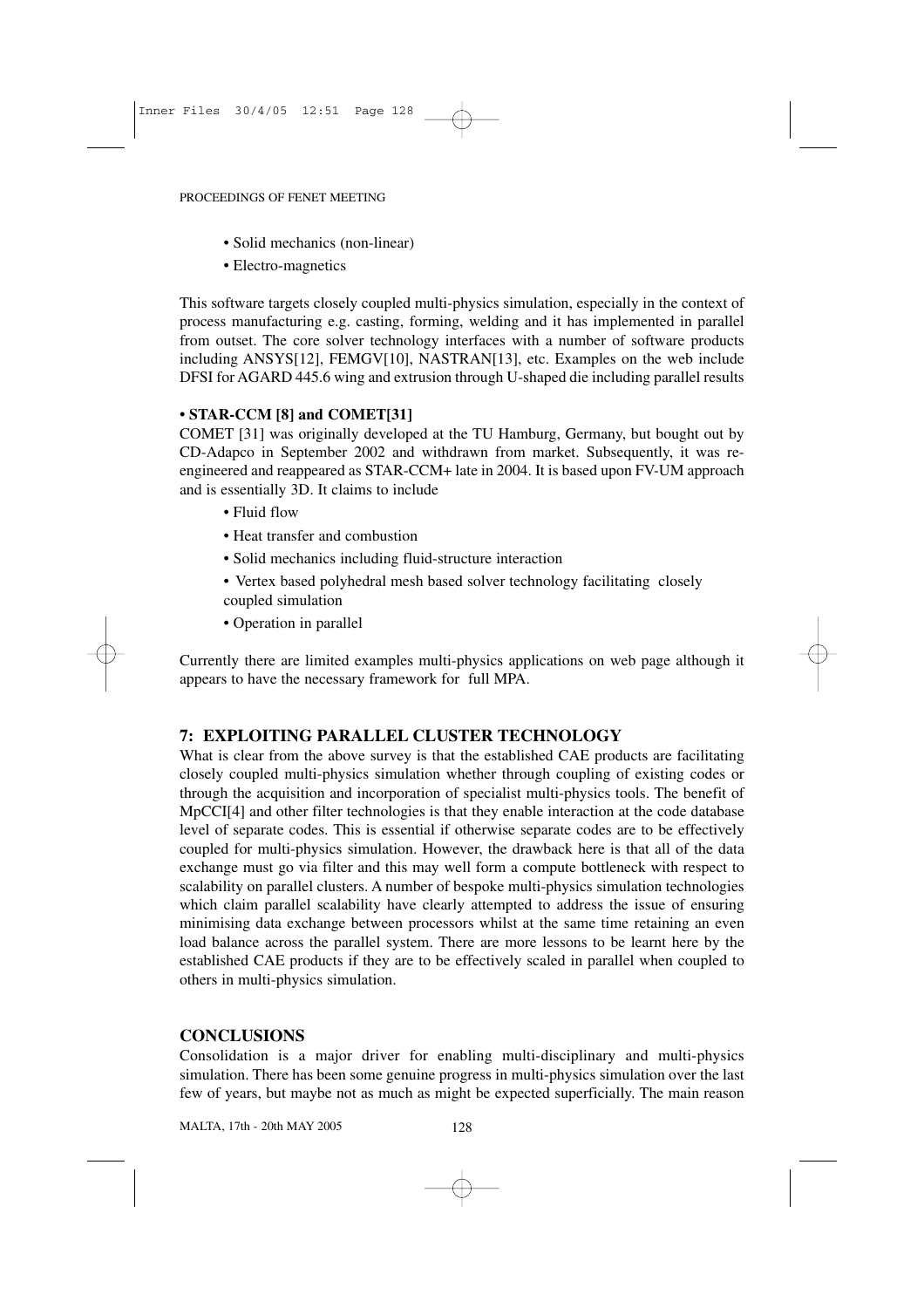for this is that coupling of codes to achieve reliable multi-physics simulation is an extremely difficult task, requiring knowledge and expertise over a range of disciplines, and the ability to work with a variety of software architectures.

PVM [2] and especially MPI [3] through its use in MpCCI [4] play their role in enabling code interoperability, as the first and necessary stage of coupling and most commercial tools demonstrate some coupling capability. Hence in the last few months we have seen the demonstration of ANSYS coupled to CFX and ABAQUS coupled to FLUENT in delivering fully coupled dynamic fluid structure interaction calculations. This development may well herald a significant advance in enabling rather more general multi-physics simulation across the full physics spectrum over the next year or two.

There are two remaining key issues to address:

- One is the effective exploitation of cluster based computer technologies in delivering scalable parallel multi-physics simulation by coupled separate codes in MPA
- The education of users to exploit technologies which house very complex physics 'cocktails'. Friendly user environments cannot replace the need to understand the physics and the interactions involved in delivering simulations which can be safely used in system design and assessment.

| $[1]$ .  | <b>FENET</b>            | www.fe-net.org                      |
|----------|-------------------------|-------------------------------------|
| $[2]$ .  | <b>PVM</b>              | www.csm.ornl.gov/pvm                |
| $[3]$ .  | <b>MPI</b>              | www-unix.mcs.anl.gov/mpi            |
| $[4]$ .  | MpCCI                   | www.scai.fraunhofer.de              |
| $[5]$ .  | <b>MpCCI User Forum</b> | www.scai.fraunhofer.de/mpcci.0.html |
| $[6]$ .  | <b>ABAQUS</b>           | www.abaqus.com                      |
| $[7].$   | <b>FLUENT</b>           | www.fluent.com                      |
| $[8]$ .  | <b>STAR</b>             | www.cd-adapco.com                   |
| $[9]$ .  | NASTRAN, SUPERFORGE     | www.mscsoftware.com                 |
| $[10]$ . | <b>FEMGV</b>            | www.femsys.co.uk                    |
| $[11]$ . | <b>FEMAP</b>            | www.femap.co.uk                     |
| $[12]$ . | ANSYS/Multi-physics     | www.ansys.com                       |
| $[13]$ . | <b>MSC</b>              | www.mscsoftware.com                 |

## **REFERENCES**